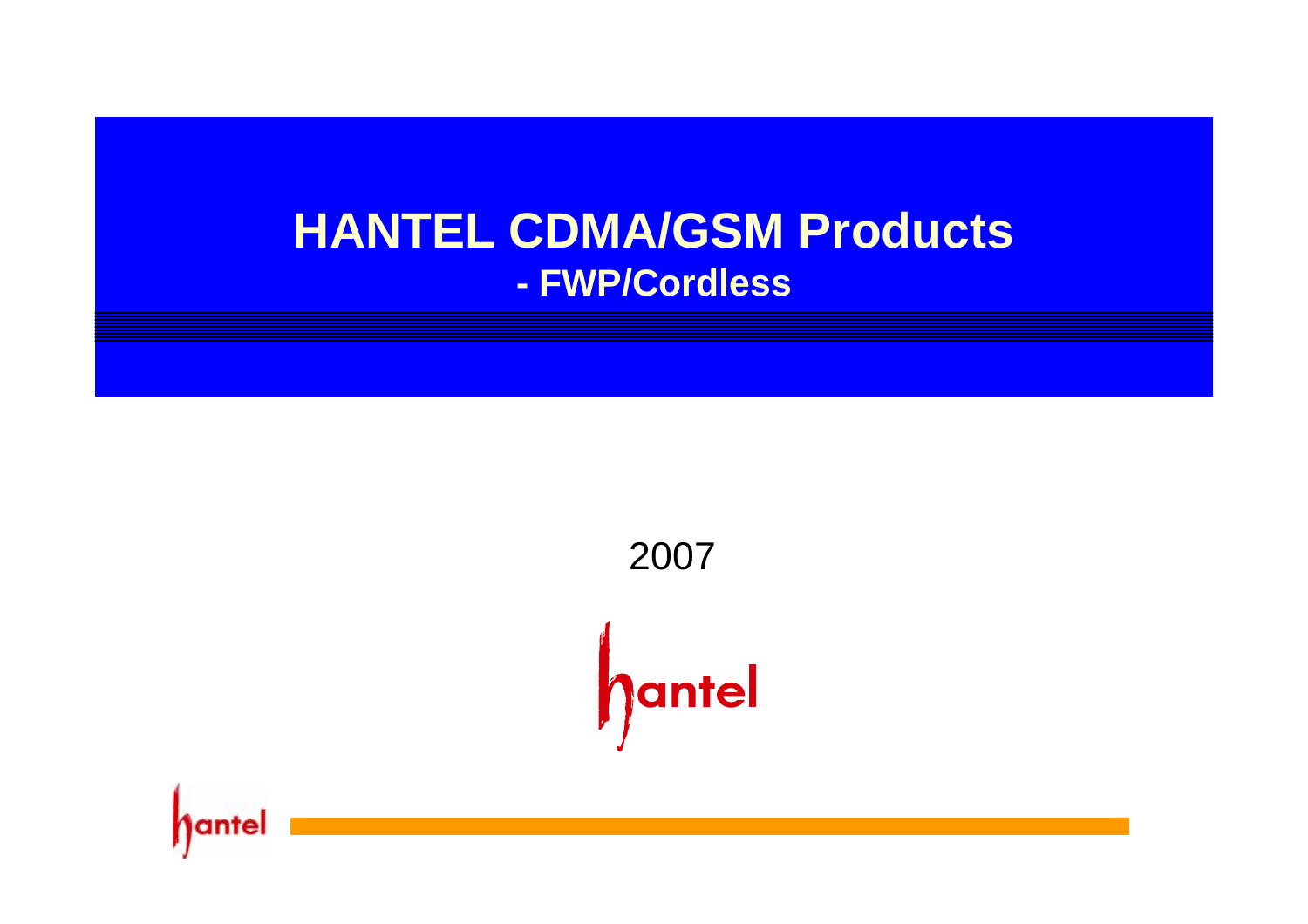# **Introduction Of FWP**

### **Introduction Introduction**

This telephone type WLL(FWP) supports frequency 450MHz, 800MHz and 1900MHz. It has superior mobility than former home-use telephones and can be connected to PC for data communication such as internet and PC FAX etc. It can also send SMS just like mobile phones.

Both R-UIM card integrated type and R-UIM card separated type are available from HANTEL WLL models.

### **Advantages Advantages**

LCD display(Char. or Grap.) Short Message Service Last Missed/Received/Dialed CallsBattery BACK-UP during AC power outages Called IdentificationCall waiting/Call Forwarding Three-Way Calling Data communication(Internet, PC FAX) R-UIM(optional)



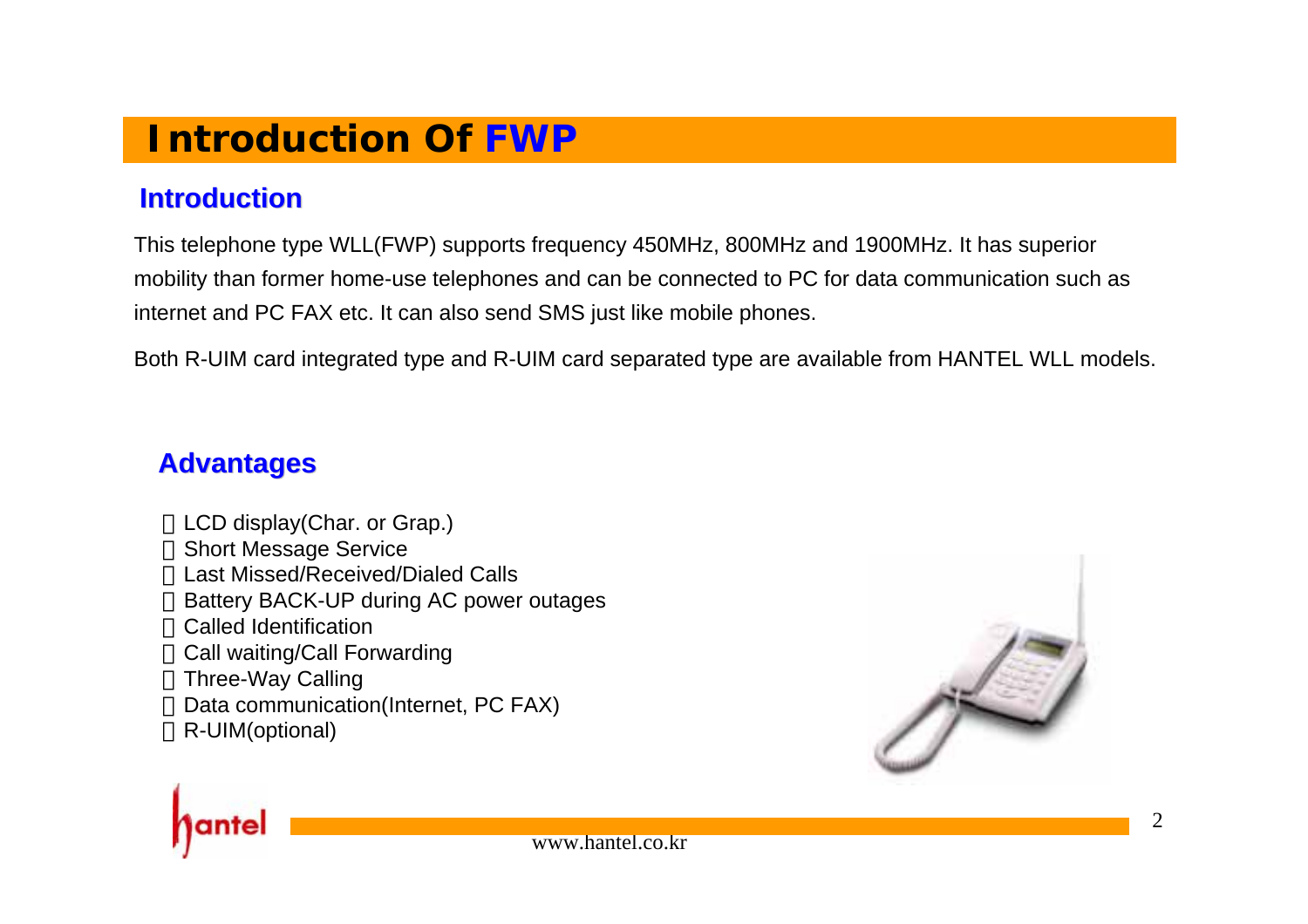# **Introduction Of FWP(Cordless)**

### **Introduction Introduction**

This Cordless type WLL(FWP Cordless) supports frequency 450MHz, 800MHz and 1900MHz. This model

is Freedom from the cord(Privacy, Not to disturb others, Walk around and do another work while you use

the phone, Find better reception area in your home / office).

For carrier, Solve cell/cluster restriction problem (free hand-off) technically and financially. Also Higher usage of data service by subscribers at home than conventional desk type FWP. It has superior mobility than former home-use telephones and can be connected to PC for data communication such as internet and PC FAX etc.

Both R-UIM card integrated type and R-UIM card separated type are available from HANTEL WLL models.

### **Advantages Advantages**

LCD display Cordless type Last Missed/Received/Dialed CallsBattery BACK-UP during AC power outages Called IdentificationCall waiting/Call Forwarding Three-Way Calling Data communication(Internet, PC FAX) R-UIM(optional) Leash Function(optional)

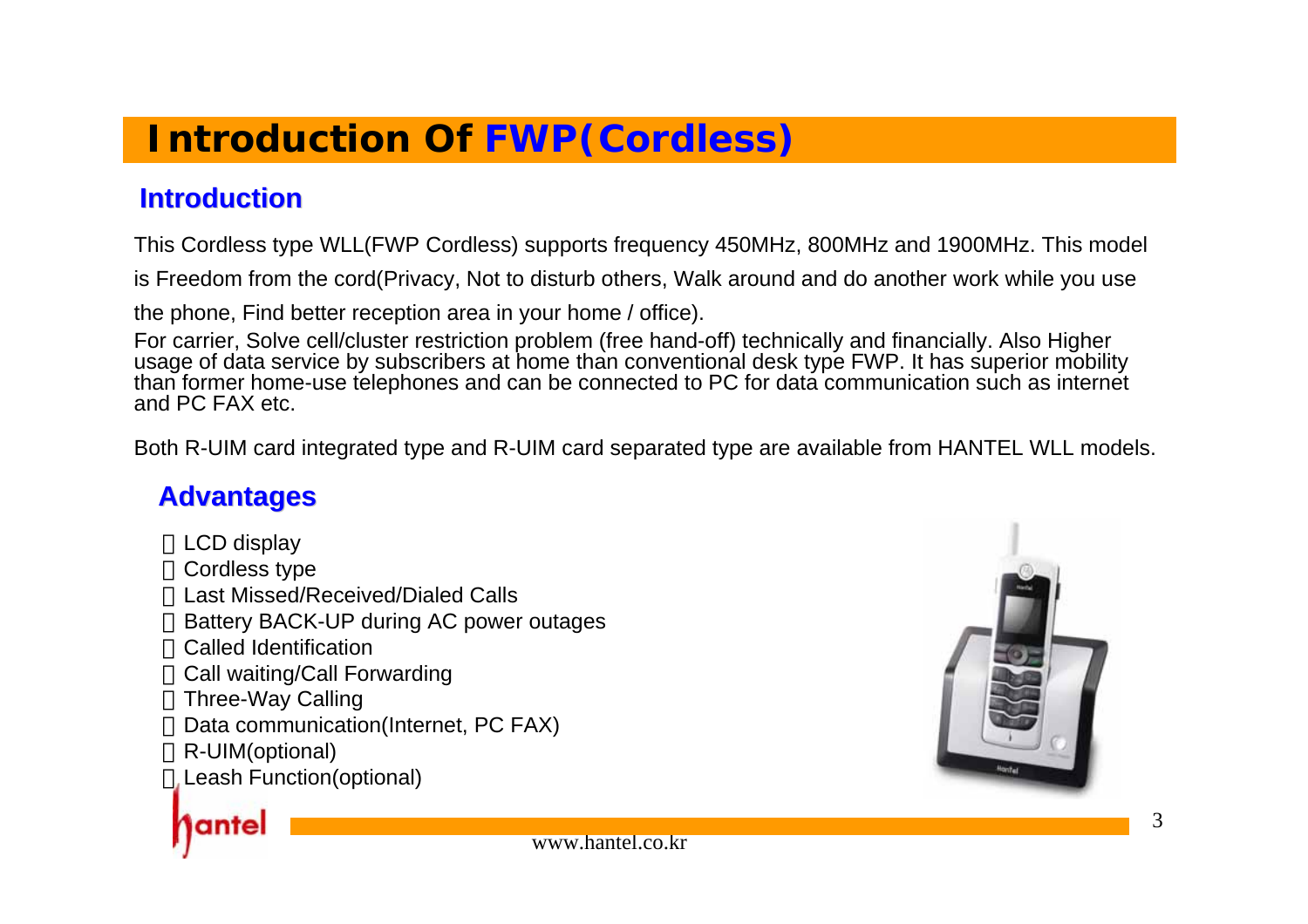# **Introduction Of FWP(Cordless)**

### **How does it work How does it work**

Base unit is a desk top charger as well as transmitter of control signal with reaching distance of 100 meters radius in open space (30~40 meters in actual residential environment).

Handset is a regular cell phone with the control signal receiver and a micro processor. Cell phone module can perform normally if own control signal (900 MHz, digitally coded) can be identified by the receiver bloc.

If user goes away from base unit beyond the control range while he talks, handset gives beep-beep warning sound with "Out of range" display in LCD every 3 seconds to urge him to get back within the range. If he ignores the warning for 30 seconds, call will be cut off.



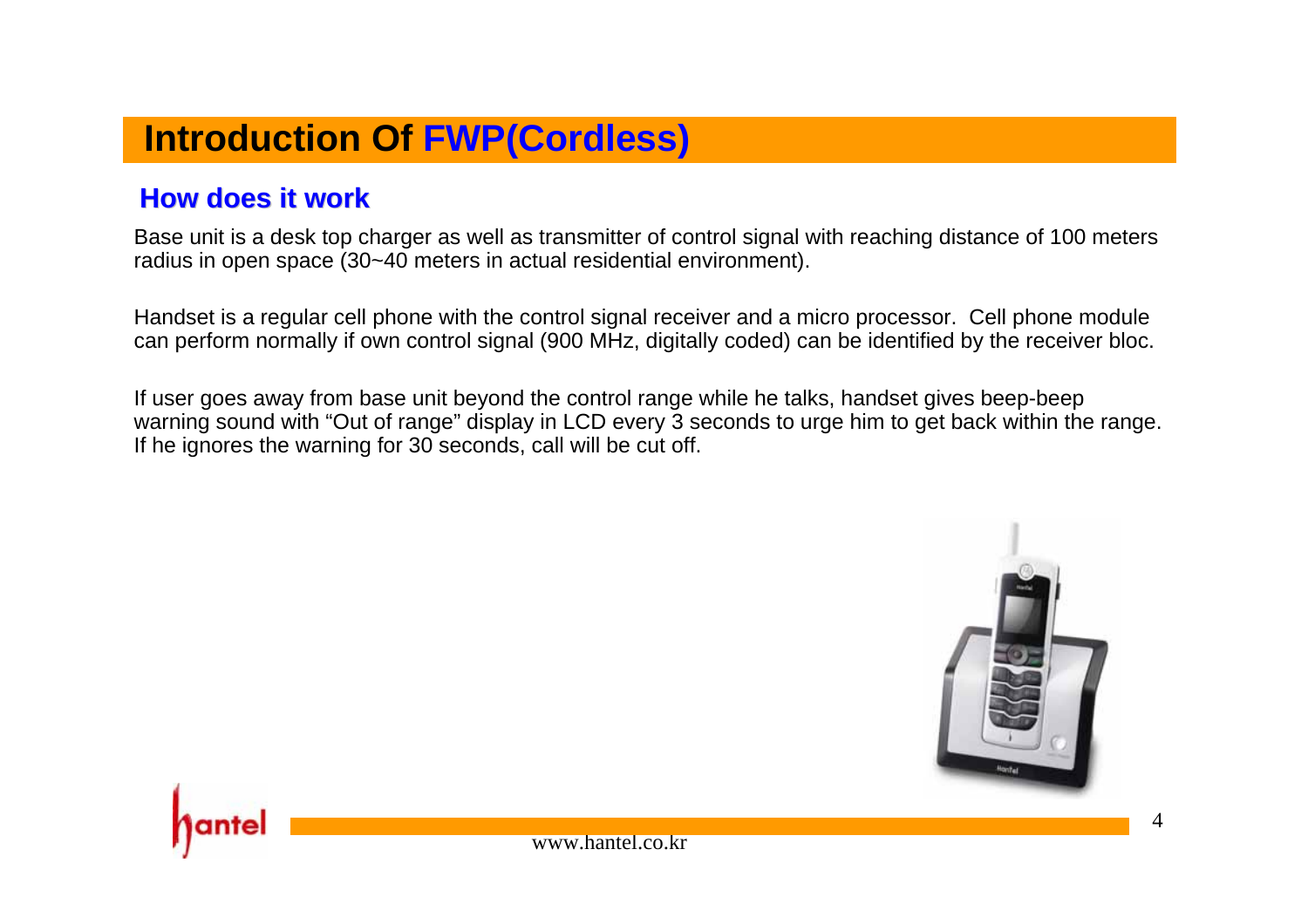# **CDMA Products**

| <b>Model</b>                    | <b>Design</b>    | Spec.                                                                                                    | <b>Remarks</b> |
|---------------------------------|------------------|----------------------------------------------------------------------------------------------------------|----------------|
| <b>Phone</b>                    |                  | <b>CDMA20001x</b><br>450/800/1900MHz<br>Voice, 2 way SMS, Data<br>Hands free<br>LCD(Char./Graph.)        |                |
| <b>Terminal</b>                 |                  | <b>CDMA20001x</b><br>450/800/1900MHz<br>Voice, Data<br>Meter pulse for<br>payphone<br>G <sub>3</sub> fax |                |
| <b>MODEM</b><br><b>Module</b>   |                  | <b>CDMA20001x</b><br>800/1900MHz<br>Data Service(for<br><b>Telematics Terminal)</b>                      |                |
| Pay<br>Phone &<br><b>LM WLL</b> |                  | <b>CDMA20001x</b><br>450/800/1900MHz<br>Pay Phone<br>Cordless type                                       |                |
| antel                           | www.hantel.co.kr |                                                                                                          |                |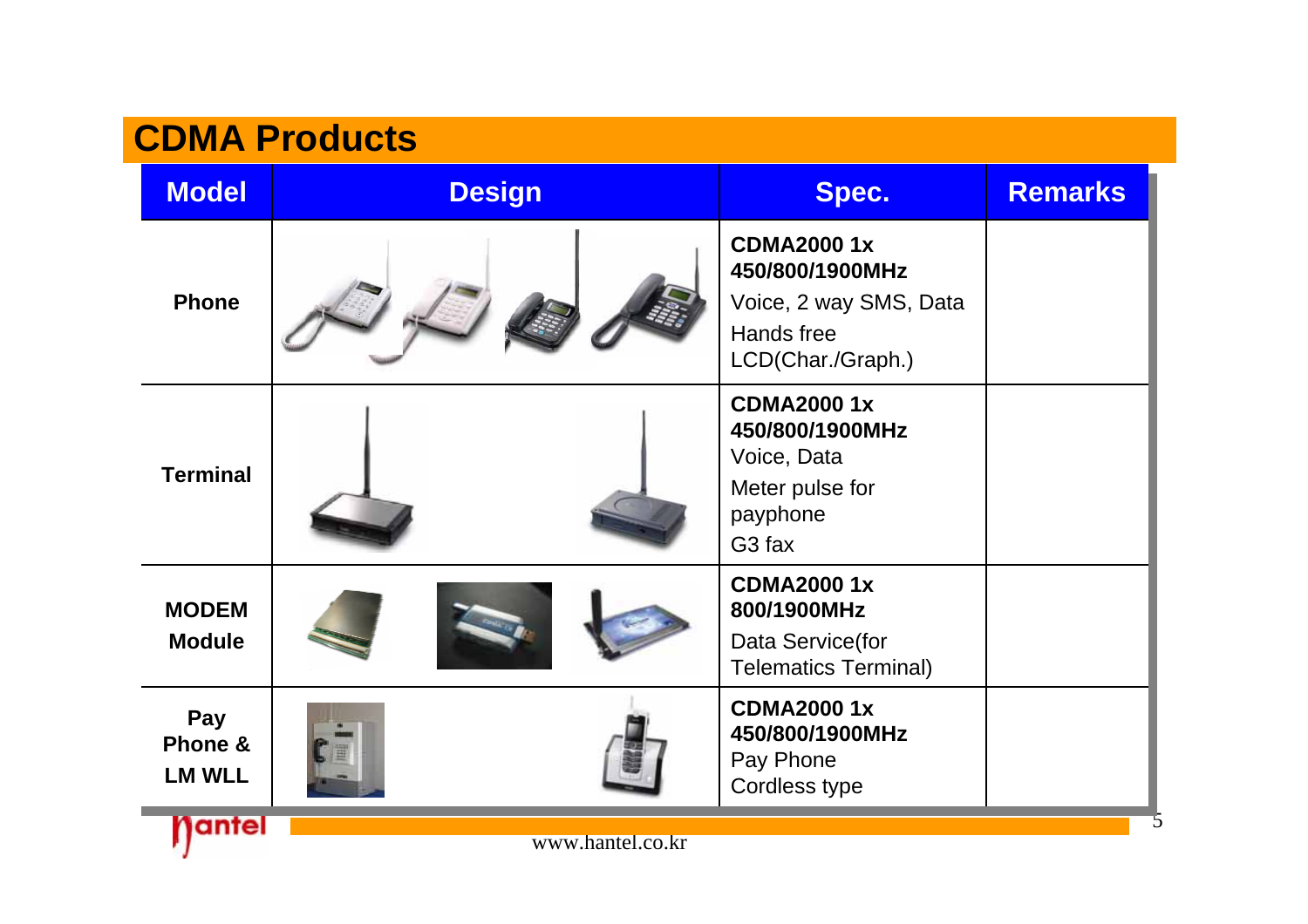# **GSM Products**

| <b>Model</b>        | <b>Design</b> | Spec.                                                                        | <b>Remarks</b> |
|---------------------|---------------|------------------------------------------------------------------------------|----------------|
| <b>Phone</b>        |               | GSM 850/900<br>Voice, 2 way SMS, Data<br>Hands free<br>LCD(Char.)            |                |
| <b>Terminal</b>     |               | GSM 850/900<br>Voice, Data<br>Meter pulse for payphone                       |                |
| Pay<br><b>Phone</b> |               | GSM 850/900<br><b>LCD Display Caller ID</b><br>One touch last call redialing |                |

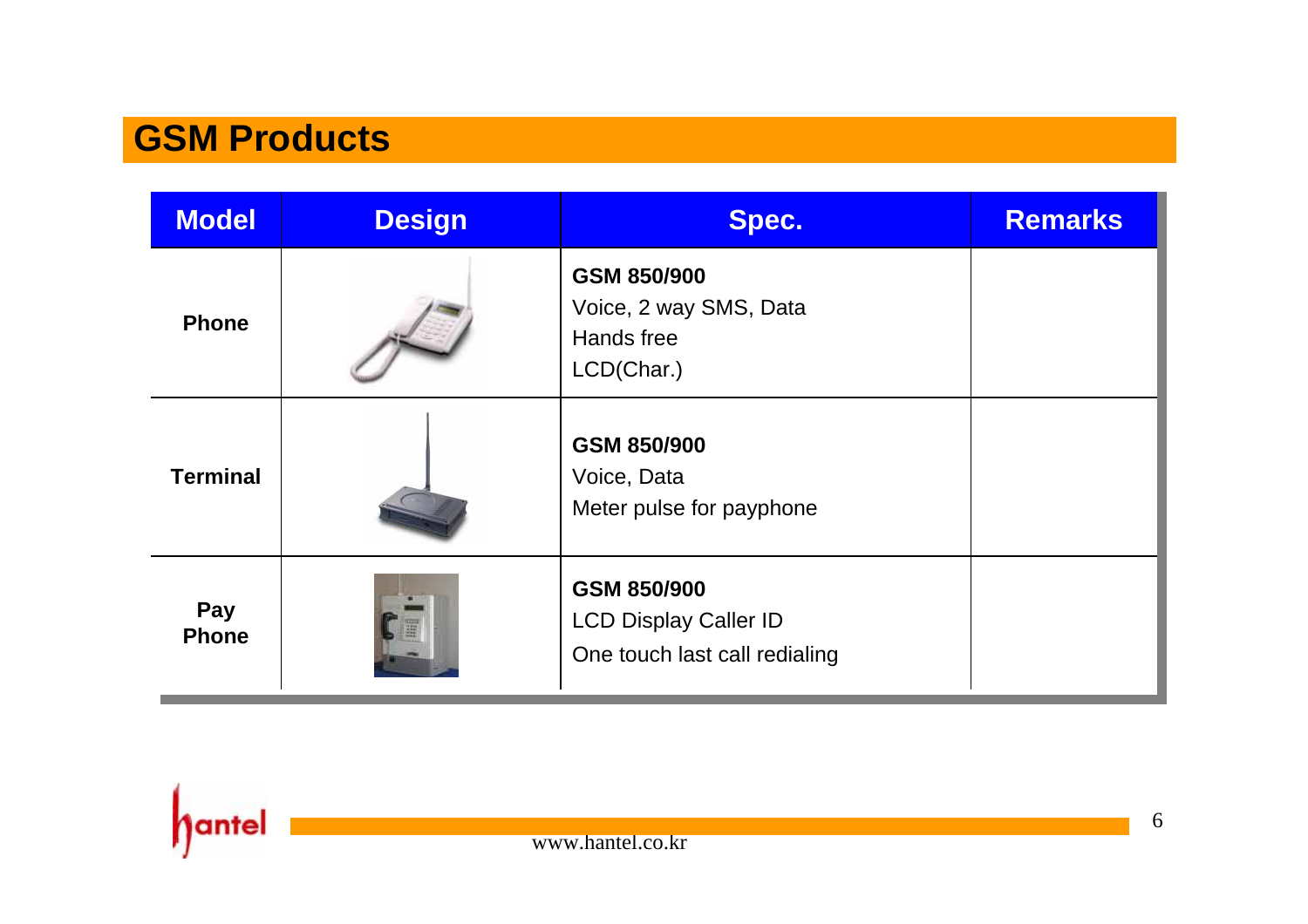# **CDMA Products(Mobile)**

IJ

| <b>Model</b>   | <b>Design</b> | Spec.                                                                                                                                                                 | <b>Remarks</b> |
|----------------|---------------|-----------------------------------------------------------------------------------------------------------------------------------------------------------------------|----------------|
| <b>HHP-100</b> |               | CDMA2000 1x 450/800/1900MHz<br>Slim bar type<br>Intenna type<br><b>65K CSTN Color LCD</b><br>(128 x 128 Resolution)<br>Memory: 128 Flash x 32 SDRAM<br>Melody 16 Poly |                |
| <b>HHP-200</b> |               | CDMA2000 1x 450/800/1900MHz<br>Slim bar type<br>Intenna type<br><b>Mono LCD</b><br>Memory: 128 Flash x 32 SDRAM<br>Melody 16 Poly                                     |                |
|                |               |                                                                                                                                                                       |                |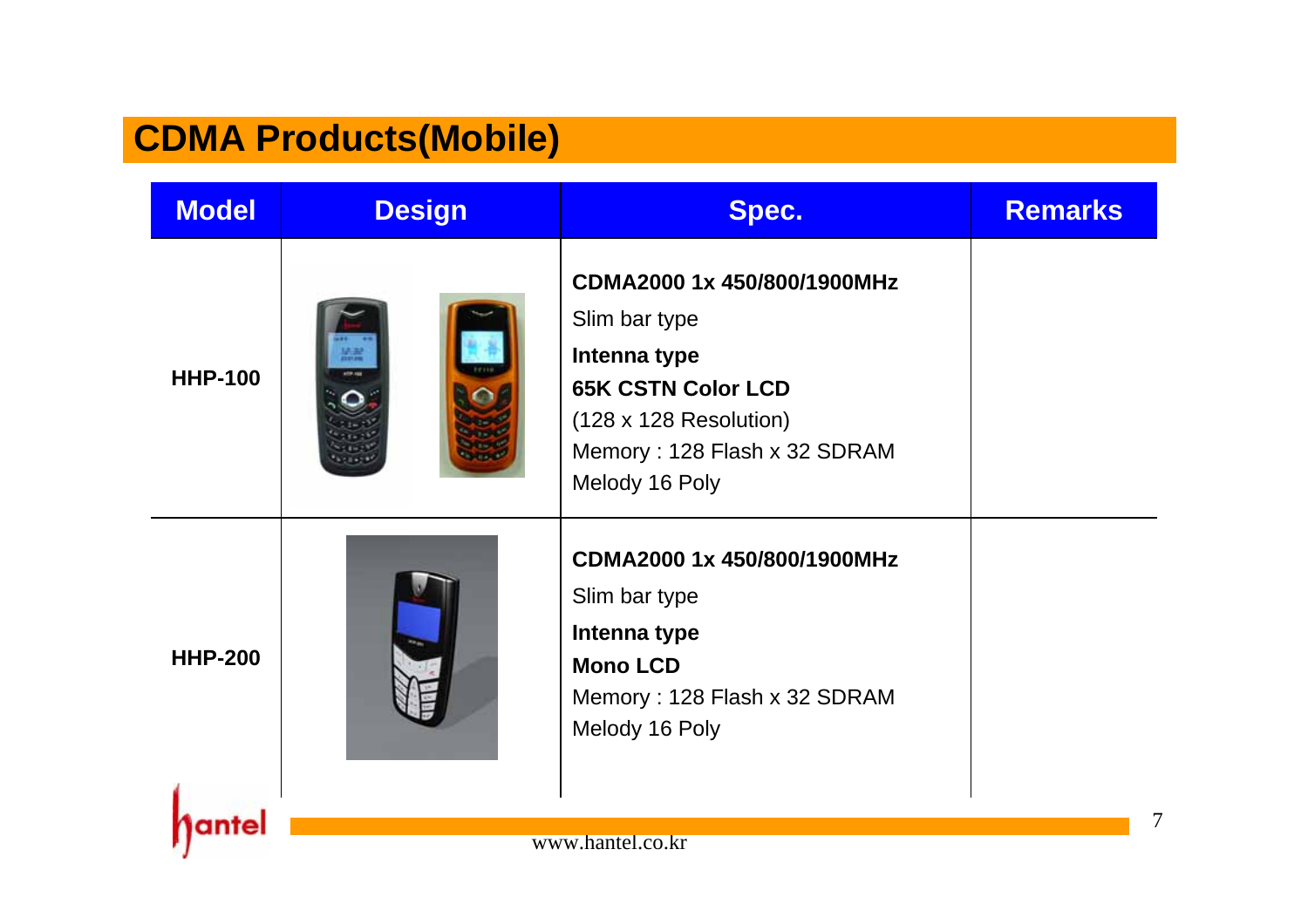### **CDMA 450/800/1900MHz FWP CDMA 450/800/1900MHz FWP**

Г

**HTP-450AHTP-800A HTP-1900A**



| Model                        | <b>HTP-450A</b>                                                                  | <b>HTP-800A</b>                                                                                        | <b>HTP-1900A</b>                                                                    |
|------------------------------|----------------------------------------------------------------------------------|--------------------------------------------------------------------------------------------------------|-------------------------------------------------------------------------------------|
| Air Interface                | CDMA 1x                                                                          |                                                                                                        |                                                                                     |
| Frequency<br>(MHz)           | 462.5~467.4<br>452.5~457.4                                                       | $869.04 - 893.97$<br>$824.04 \sim 848.97$                                                              | 1930~1990<br>1850~1910                                                              |
| <b>LCD</b>                   | 128x64 Graphic LCD (Blue or Yellow Backlit)                                      |                                                                                                        |                                                                                     |
| Standby/Talk<br>time         | 72Hours/ 3Hours                                                                  |                                                                                                        |                                                                                     |
| Adapter                      | 90 ~ 270V AC, 5V 1.0A                                                            |                                                                                                        |                                                                                     |
| Interface<br>Connector       | RS-232C or USB                                                                   |                                                                                                        |                                                                                     |
| Main Feature                 | • Broadcasting SMS<br>• phonebook<br>$\bullet$ SMS<br>• Speed dialing<br>• Alarm | • 16 poly phonic<br>• Mute<br>$\bullet$ CID<br>• Emergency call<br>• Restrict Call<br>$\bullet$ R-UIM* | • Call forwarding<br>• Call waiting<br>• Scheduler<br>• Calculator<br>• World clock |
| <b>Dimension</b><br>/ Weight | 170 x 180 x 45, 700g                                                             |                                                                                                        |                                                                                     |
| Main Chip                    | Qualcomm MSM6025                                                                 |                                                                                                        |                                                                                     |

 $\mathbf{I}$ 

\* : Optional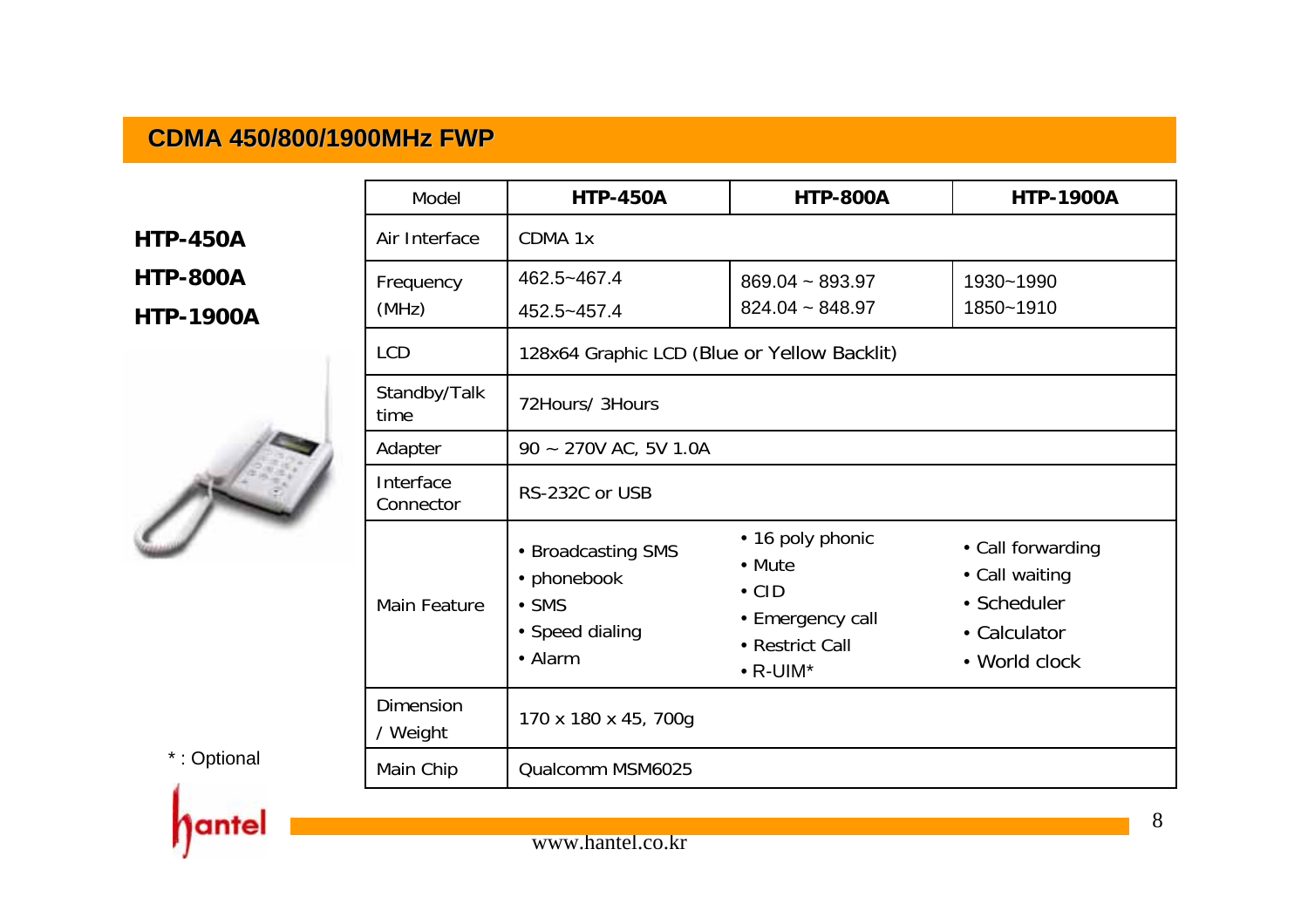### **CDMA 450/800/1900MHz FWP CDMA 450/800/1900MHz FWP**

**HTP-451AHTP-801A HTP-1901A**



| Model                              | <b>HTP-451A</b>                                                                  | <b>HTP-801A</b>                                                                                        | <b>HTP-1901A</b>                                                                    |
|------------------------------------|----------------------------------------------------------------------------------|--------------------------------------------------------------------------------------------------------|-------------------------------------------------------------------------------------|
| Air Interface                      | CDMA 1x                                                                          |                                                                                                        |                                                                                     |
| Frequency<br>(MHz)                 | 462.5~467.4<br>452.5~457.4                                                       | $869.04 \sim 893.97$<br>$824.04 - 848.97$                                                              | 1930~1990<br>1850~1910                                                              |
| <b>LCD</b><br>Standby/Talk<br>time | 128x64 Graphic LCD (Blue or Yellow Backlit)<br>72Hours/ 3Hours                   |                                                                                                        |                                                                                     |
| Adapter                            | $90 - 270V$ AC, 5V 1.0A                                                          |                                                                                                        |                                                                                     |
| Interface<br>Connector             | RS-232C or USB                                                                   |                                                                                                        |                                                                                     |
| Main Feature                       | • Broadcasting SMS<br>• phonebook<br>$\bullet$ SMS<br>• Speed dialing<br>• Alarm | • 16 poly phonic<br>• Mute<br>$\bullet$ CID<br>• Emergency call<br>• Restrict Call<br>$\bullet$ R-UIM* | • Call forwarding<br>• Call waiting<br>• Scheduler<br>• Calculator<br>• World clock |
| <b>Dimension</b><br>/ Weight       | 167 x 187 x 58, 700g                                                             |                                                                                                        |                                                                                     |
| Main Chip                          | Qualcomm MSM6025                                                                 |                                                                                                        |                                                                                     |

\* : Optional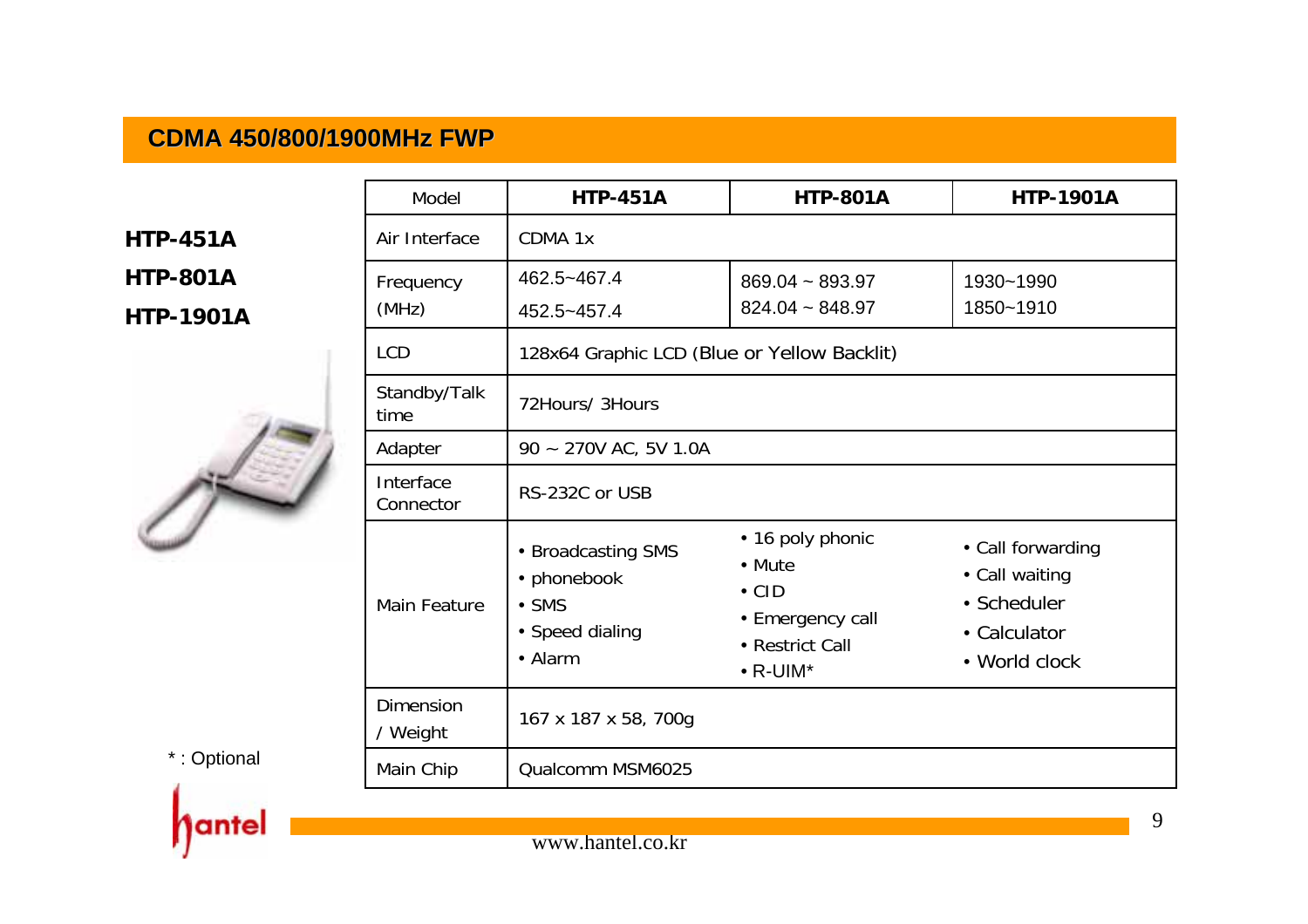### **CDMA 450/800/1900MHz FWP CDMA 450/800/1900MHz FWP**

**HTP-452AHTP-802A**

### **HTP-1902A**



|    | Main Feature          | • phonebook<br>$\bullet$ SMS<br>• Speed dialing<br>• Alarm |
|----|-----------------------|------------------------------------------------------------|
|    | Dimension<br>/ Weight | 170 x 180 x 45, 700g                                       |
| al | Main Chip             | Qualcomm MSM6025                                           |

Т

| Model                  | <b>HTP-452A</b>                                                                  | <b>HTP-802A</b>                                                                                        | <b>HTP-1902A</b>                                                                    |
|------------------------|----------------------------------------------------------------------------------|--------------------------------------------------------------------------------------------------------|-------------------------------------------------------------------------------------|
| Air Interface          | CDMA 1x                                                                          |                                                                                                        |                                                                                     |
| Frequency<br>(MHz)     | 462.5~467.4<br>452.5~457.4                                                       | $869.04 \sim 893.97$<br>$824.04 - 848.97$                                                              | 1930~1990<br>1850~1910                                                              |
| LCD                    |                                                                                  | 128x64 Graphic LCD (Blue or Yellow Backlit), keypad backlit*                                           |                                                                                     |
| Standby/Talk<br>time   | 72Hours/ 3Hours                                                                  |                                                                                                        |                                                                                     |
| Adapter                | 90 ~ 270V AC, 5V 1.0A                                                            |                                                                                                        |                                                                                     |
| Interface<br>Connector | RS-232C or USB                                                                   |                                                                                                        |                                                                                     |
| Main Feature           | • Broadcasting SMS<br>• phonebook<br>$\bullet$ SMS<br>• Speed dialing<br>• Alarm | • 16 poly phonic<br>• Mute<br>$\bullet$ CID<br>• Emergency call<br>• Restrict Call<br>$\bullet$ R-UIM* | • Call forwarding<br>• Call waiting<br>• Scheduler<br>• Calculator<br>• World clock |
| Dimension<br>/ Weight  | 170 x 180 x 45, 700g                                                             |                                                                                                        |                                                                                     |
| Main Chip              | Qualcomm MSM6025                                                                 |                                                                                                        |                                                                                     |
|                        |                                                                                  |                                                                                                        |                                                                                     |

Т

-

\* : Optional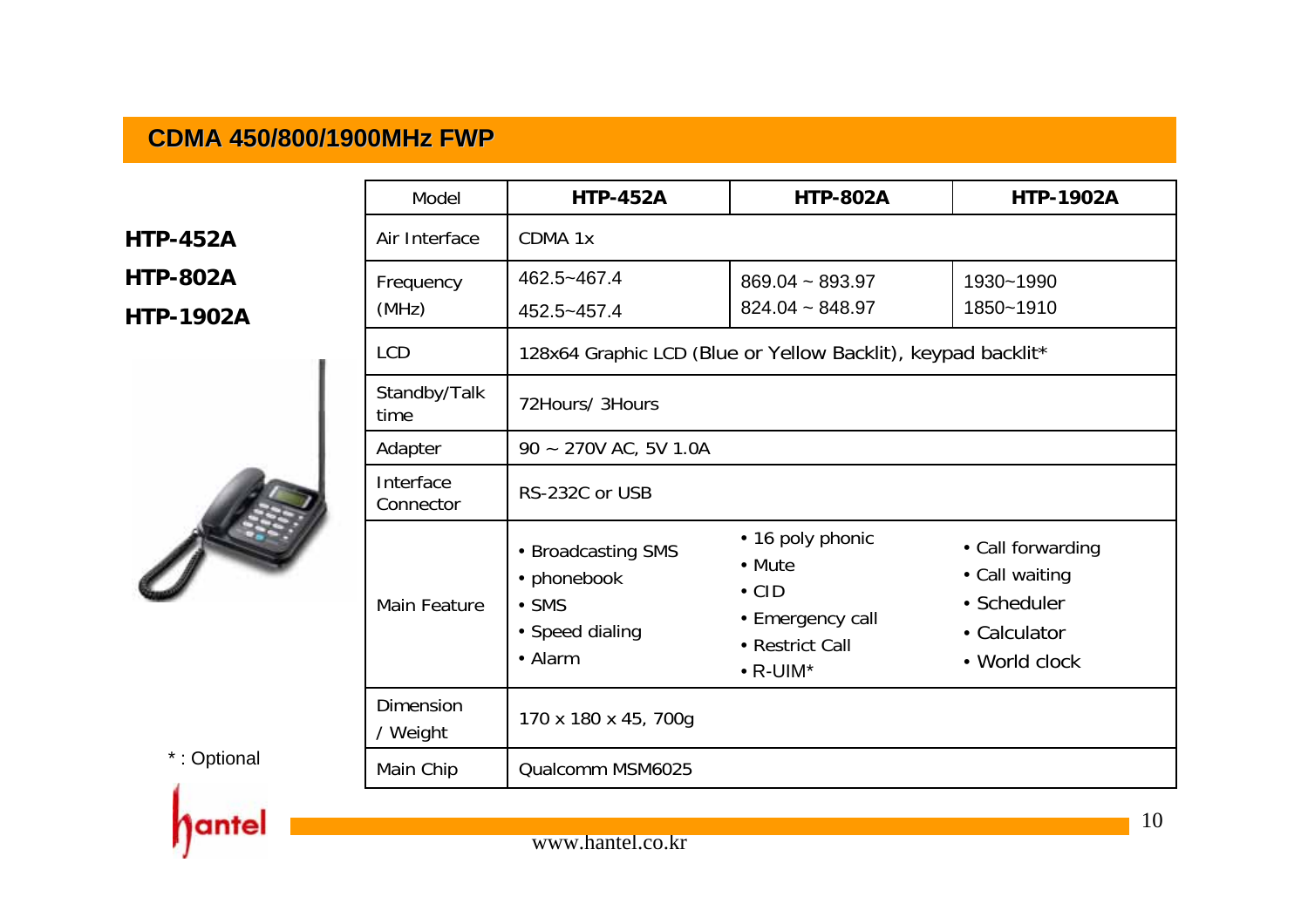### **CDMA 450/800MHz FWP CDMA 450/800MHz FWP**

**HTP-450BHTP-800B**



| Model                  | <b>HTP-450B</b>                                                                          |                                                                                                        | <b>HTP-800B</b>                                                                                    |  |
|------------------------|------------------------------------------------------------------------------------------|--------------------------------------------------------------------------------------------------------|----------------------------------------------------------------------------------------------------|--|
| Air Interface          | CDMA 1x                                                                                  |                                                                                                        |                                                                                                    |  |
| Frequency<br>(MHz)     | 462.5~467.4<br>452.5~457.4                                                               |                                                                                                        | $869.04 - 893.97$<br>$824.04 \approx 848.97$                                                       |  |
| <b>LCD</b>             | 128x64 Graphic LCD (Blue or Yellow Backlit), keypad backlit                              |                                                                                                        |                                                                                                    |  |
| Standby/Talk<br>time   | 72Hours/ 3Hours                                                                          |                                                                                                        |                                                                                                    |  |
| Adapter                | 90 ~ 270V AC, 5V 1.0A                                                                    |                                                                                                        |                                                                                                    |  |
| Interface<br>Connector | RS-232C or USB                                                                           |                                                                                                        |                                                                                                    |  |
| Main Feature           | • Broadcasting SMS<br>• phonebook<br>$\bullet$ SMS<br>• Speed dialing<br>$\bullet$ Alarm | • 16 poly phonic<br>• Mute<br>$\bullet$ CID<br>• Emergency call<br>• Restrict Call<br>$\bullet$ R-UIM* | • Call forwarding<br>• Call waiting<br>• Scheduler<br>• Calculator<br>• World clock<br>• FM Radio* |  |
| Dimension<br>/ Weight  | 190 x 160 x 65, 650g                                                                     |                                                                                                        |                                                                                                    |  |
| Main Chip              | Qualcomm MSM6000                                                                         |                                                                                                        |                                                                                                    |  |
|                        |                                                                                          |                                                                                                        | 11                                                                                                 |  |

\* : Optional

ante

r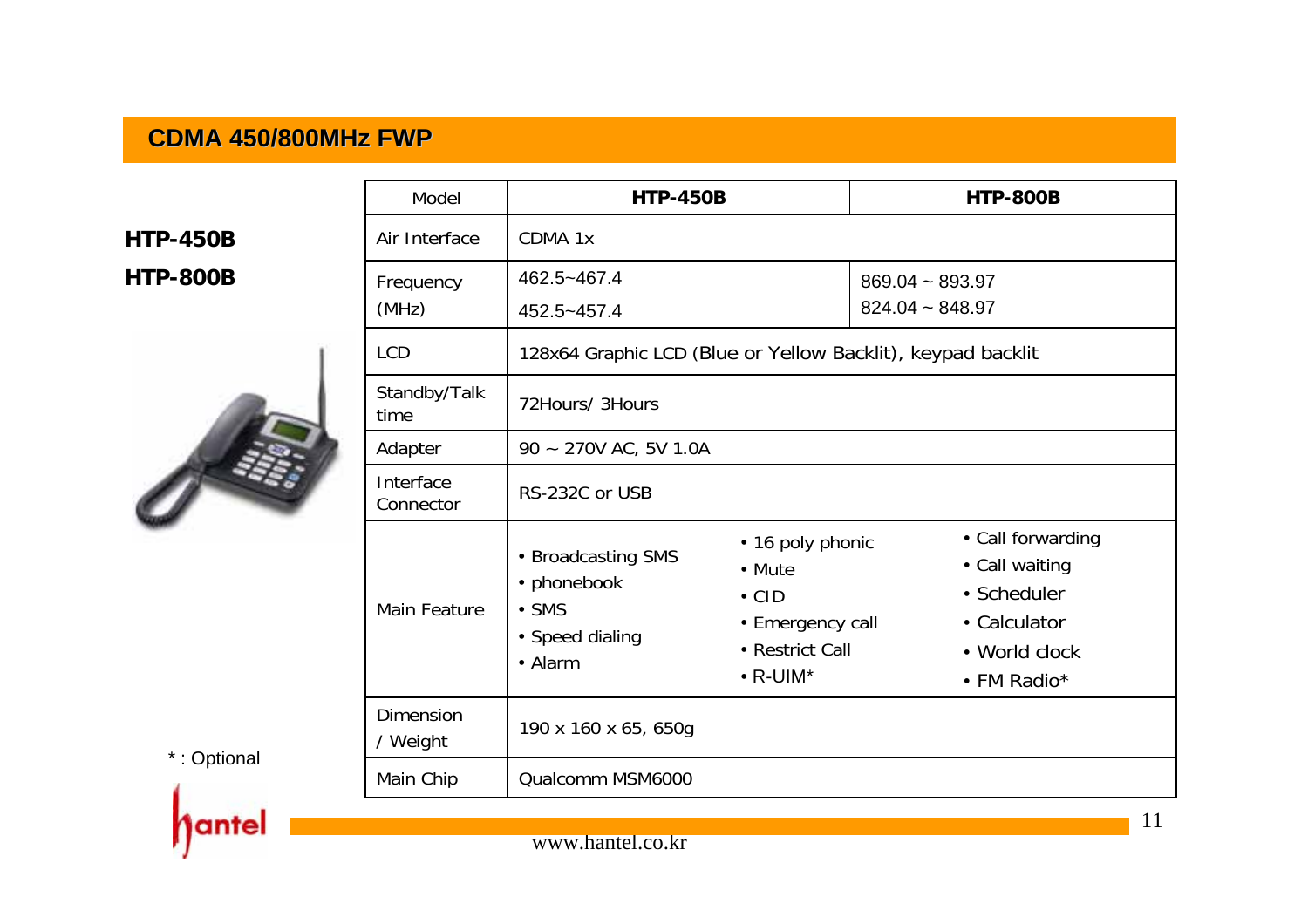### **CDMA 450/800/1900MHz FWP(Cordless) CDMA 450/800/1900MHz FWP(Cordless)**

**HTP-C450HTP-C800**

### **HTP-C1900**



| *: Optional |
|-------------|
|             |

| Model                        | <b>HTP-C450</b>                                          | <b>HTP-C800</b>                                                          | <b>HTP-C1900</b>                                         |
|------------------------------|----------------------------------------------------------|--------------------------------------------------------------------------|----------------------------------------------------------|
| Air Interface                | CDMA 1x                                                  |                                                                          |                                                          |
| Frequency<br>(MHz)           | 462.5~467.4<br>452.5~457.4                               | $869.04 - 893.97$<br>$824.04 \sim 848.97$                                | 1930~1990<br>1850~1910                                   |
| <b>LCD</b>                   |                                                          | 128x64 Graphic LCD (Blue or Yellow Backlit), keypad backlit              |                                                          |
| Standby/Talk<br>time         | 72Hours/ 3Hours                                          |                                                                          |                                                          |
| Adapter                      | $90 \sim 270V$ AC, 5V 1.0A                               |                                                                          |                                                          |
| Interface<br>Connector       | RS-232C or USB                                           |                                                                          |                                                          |
| Main Feature                 | • phonebook<br>• Speed dialing<br>• Alarm                | $\bullet$ CID<br>• Emergency call<br>• Restrict Call<br>$\bullet$ R-UIM* | • Call forwarding<br>• Call waiting<br>• Leash Function* |
| <b>Dimension</b><br>/ Weight | Handy: 160 x 50 x 25, 175g<br>Base : 130 x 96 x 87, 140g |                                                                          |                                                          |
| Main Chip                    | Qualcomm MSM6000                                         |                                                                          |                                                          |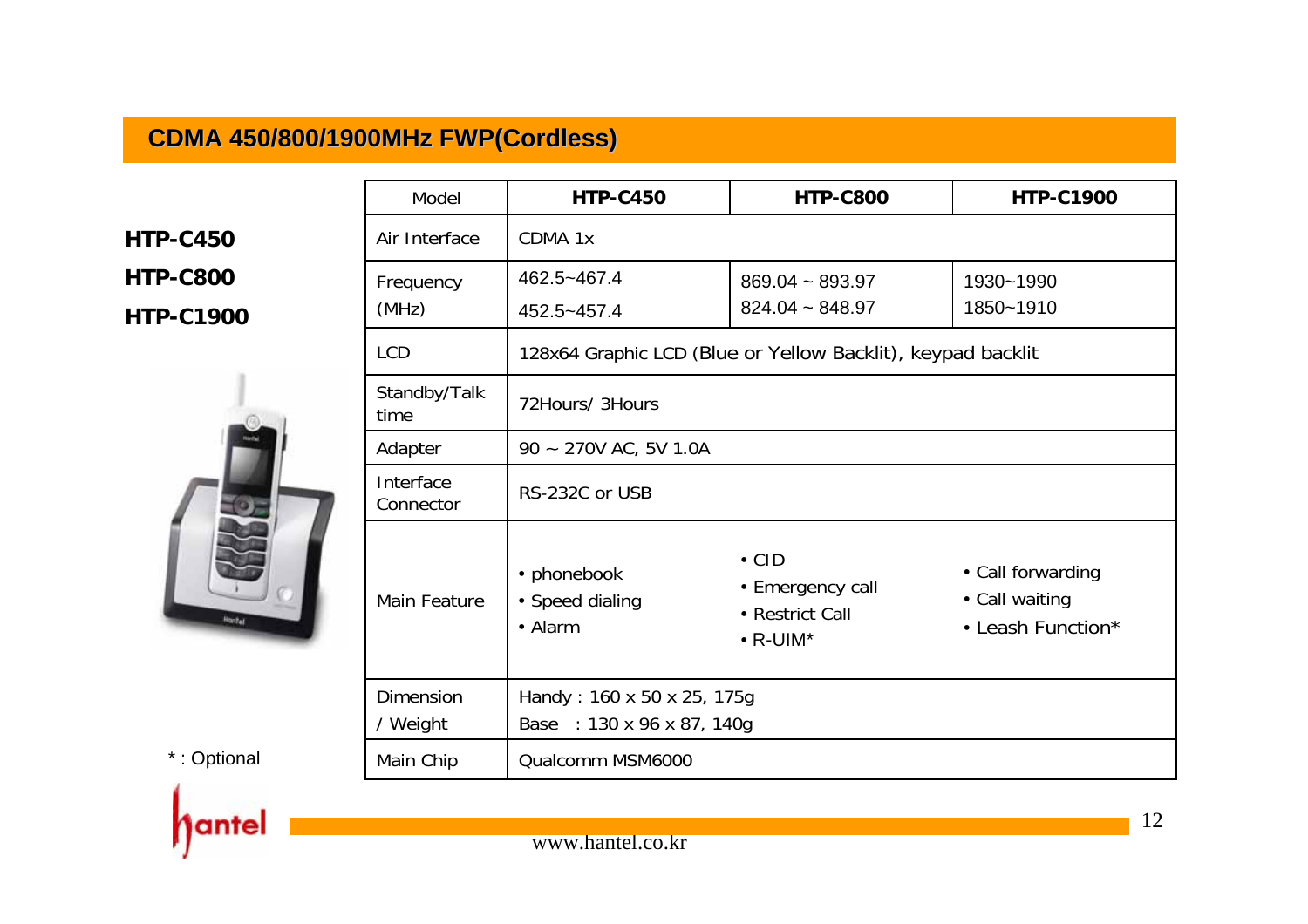### **GSM 850/900MHz FWP GSM 850/900MHz FWP**

**HTP-G850HTP-G900**



| Model                        | <b>HTP-G850</b>       | <b>HTP-G900</b>      |  |
|------------------------------|-----------------------|----------------------|--|
| Air Interface                | <b>GSM</b>            |                      |  |
| Frequency                    | 824~849, 869~894      | 890~915, 935~960     |  |
| (MHz)                        | 1850~1910, 1930~1990  | 1710~1785, 1805~1880 |  |
| <b>LCD</b>                   | Char. LCD             |                      |  |
| Standby/Talk<br>time         | 72Hours/ 3Hours       |                      |  |
| Adapter                      | 90 ~ 270V AC, 5V 1.0A |                      |  |
| Interface<br>Connector       | <b>RS-232C</b>        |                      |  |
|                              | • Broadcasting SMS    | $\bullet$ CID        |  |
|                              | • phonebook           | • Emergency call     |  |
| <b>Main Feature</b>          | $\bullet$ SMS         | • Restrict Call      |  |
|                              | • Speed dialing       | • Call forwarding    |  |
|                              | • Alarm               | • Call waiting       |  |
| <b>Dimension</b><br>/ Weight | 167 x 187 x 58, 700g  |                      |  |
| Main Chip                    | ΤI                    |                      |  |

\* : Optional

ante

n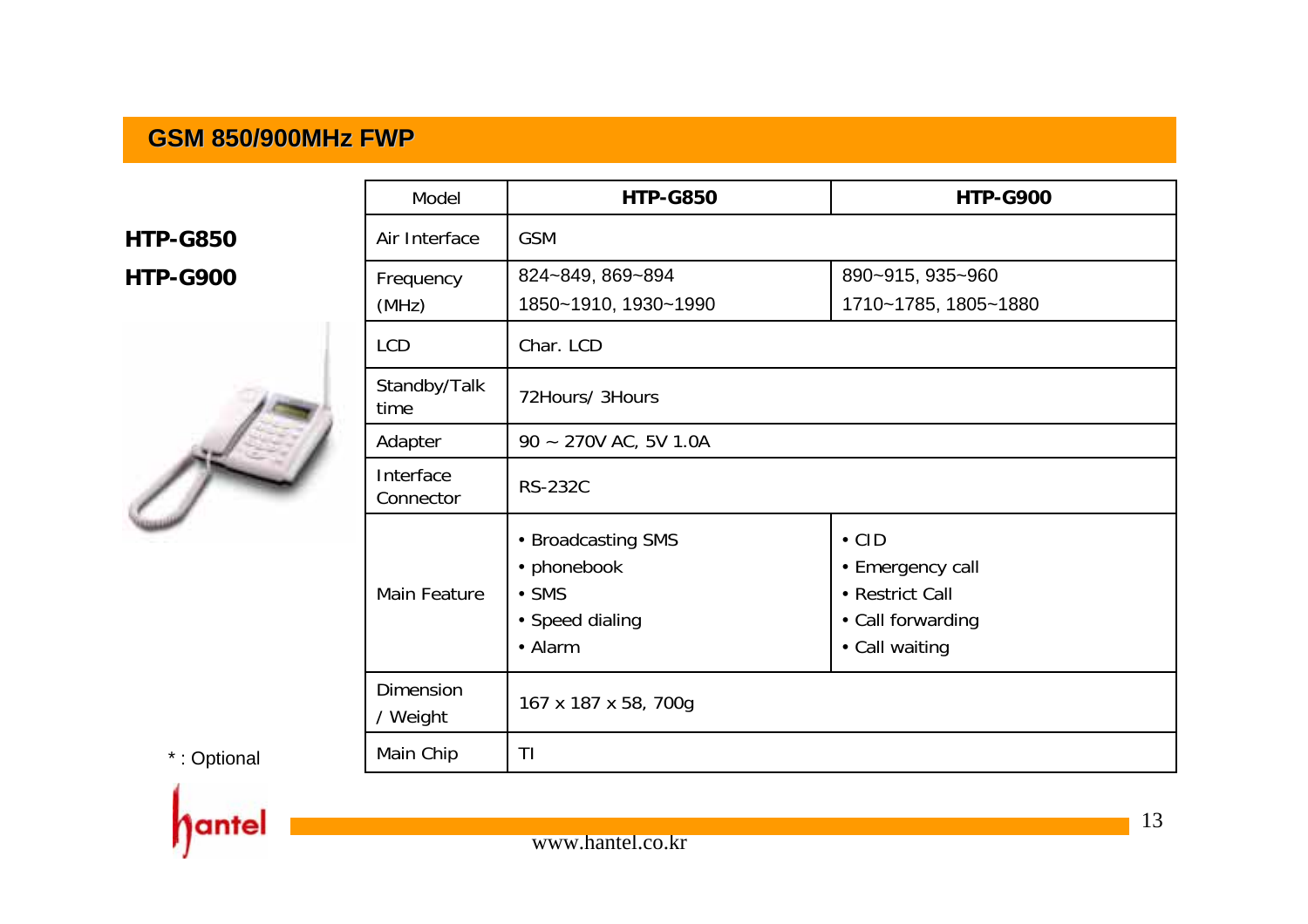### **Accessary**

### External Antenna



### □ TA-BGD800-7dBi

■ CDMA External Antenna for WLL

## Solar charger



### $\square$  Solar charger for WLL



www.hantel.co.kr